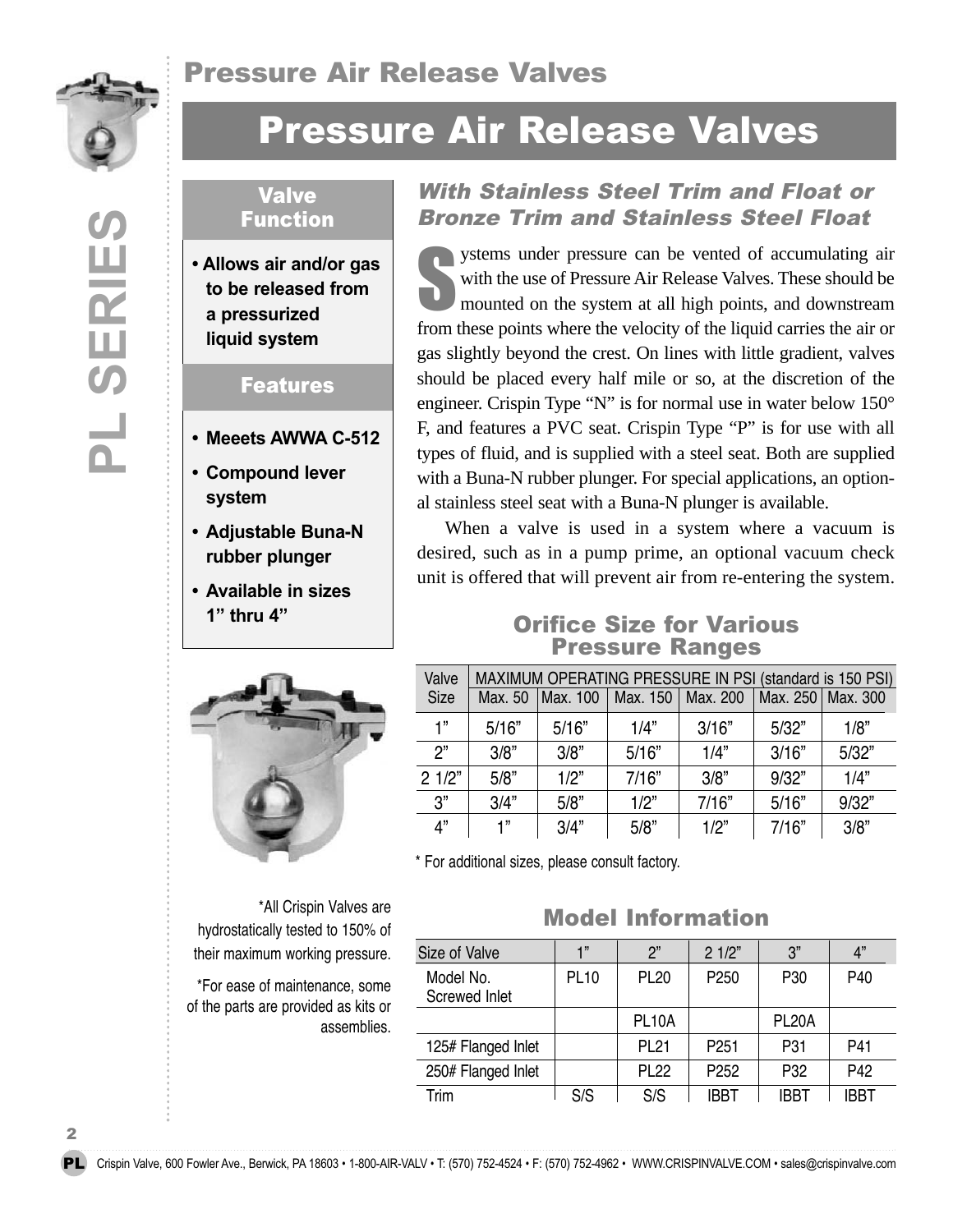## Pressure Air Release Valves

**PL**

 **SERIES**

# Pressure Air Release Valves

Dimensions and Weights *CRISPIN Pressure Air Release*

| <b>MODEL</b>       | INLET<br><b>NPT</b> | <b>TRIM</b> | <b>HEIGHT</b> | <b>WIDTH</b> | <b>WEIGHT</b><br>(lbs) |
|--------------------|---------------------|-------------|---------------|--------------|------------------------|
| <b>PL10</b>        | 1" NPT              | S/S         | 91/8"         | 9 3/4"       | 22                     |
| <b>PL10A</b>       | 2" NPT              | S/S         | 91/8"         | 9 3/4"       | 22                     |
| <b>PL20</b>        | 2" NPT              | S/S         | 10 1/2"       | 10 1/8"      | 45                     |
| PL <sub>20</sub> A | 3" NPT              | S/S         | 12 1/4"       | 10 1/8"      | 54                     |
| <b>PL21</b>        | 2" 125# Flg.        | S/S         | 14"           | 10 1/8"      | 51                     |
| <b>PL22</b>        | 2" 250# Flg.        | S/S         | 14 1/4"       | 10 1/8"      | 56                     |
| P <sub>250</sub>   | 2 1/2" NPT          | <b>IBBT</b> | 11 1/8"       | 111/2"       | 58                     |
| P <sub>251</sub>   | 2 1/2" 125# Flg.    | <b>IBBT</b> | 14 1/8"       | 111/2"       | 68                     |
| P <sub>252</sub>   | 2 1/2" 250# Flg.    | <b>IBBT</b> | 14 5/16"      | 111/2"       | 70                     |
| P30                | 3" NPT              | <b>IBBT</b> | 13 1/2"       | 12 1/2"      | 87                     |
| P31                | 3" 125# Flg.        | <b>IBBT</b> | 16 3/16"      | 12 1/2"      | 100                    |
| P32                | 3" 250# Flg.        | <b>IBBT</b> | 16 9/16"      | 12 1/2"      | 103                    |
| P40                | 4" NPT              | <b>IBBT</b> | 16 5/8"       | 4 1/4"       | 132                    |
| P41                | 4" 125# Flg.        | <b>IBBT</b> | 18 7/8"       | 14 1/4"      | 145                    |
| P42                | 4" 250# Flg.        | IBBT        | 19 3/16"      | 14 1/4"      | 158                    |



*Valves operate by means of a compound lever system. This lever system multiplies the weight of the float so that the force pulling the rubber valve away from the orifice is greater than the force or system pressure holding it closed. The pressure at which it will operate is determined by the orifice size. The orifice size will vary inversely to the pressure, that is, as the operating pressure increases the orifice must be smaller, as the operating pressure decreases the orifice can be larger. A valve with an orifice size small enough to permit operation at 300 psig will still function at pressures less than 300 PSIG.* 

*Where pressure air release valves are used on systems other than water, the specific gravity of the liquid must be considered (re. catalog sheet: "Air Release Valves For Liquids Other Than Water"). The specific gravity affects the float buoyancy and, subsequently, valve performance. For example, a valve applied on a petroleum application would require a float of lighter weight in order to provide a buoyancy equivalent to that of the float in water.*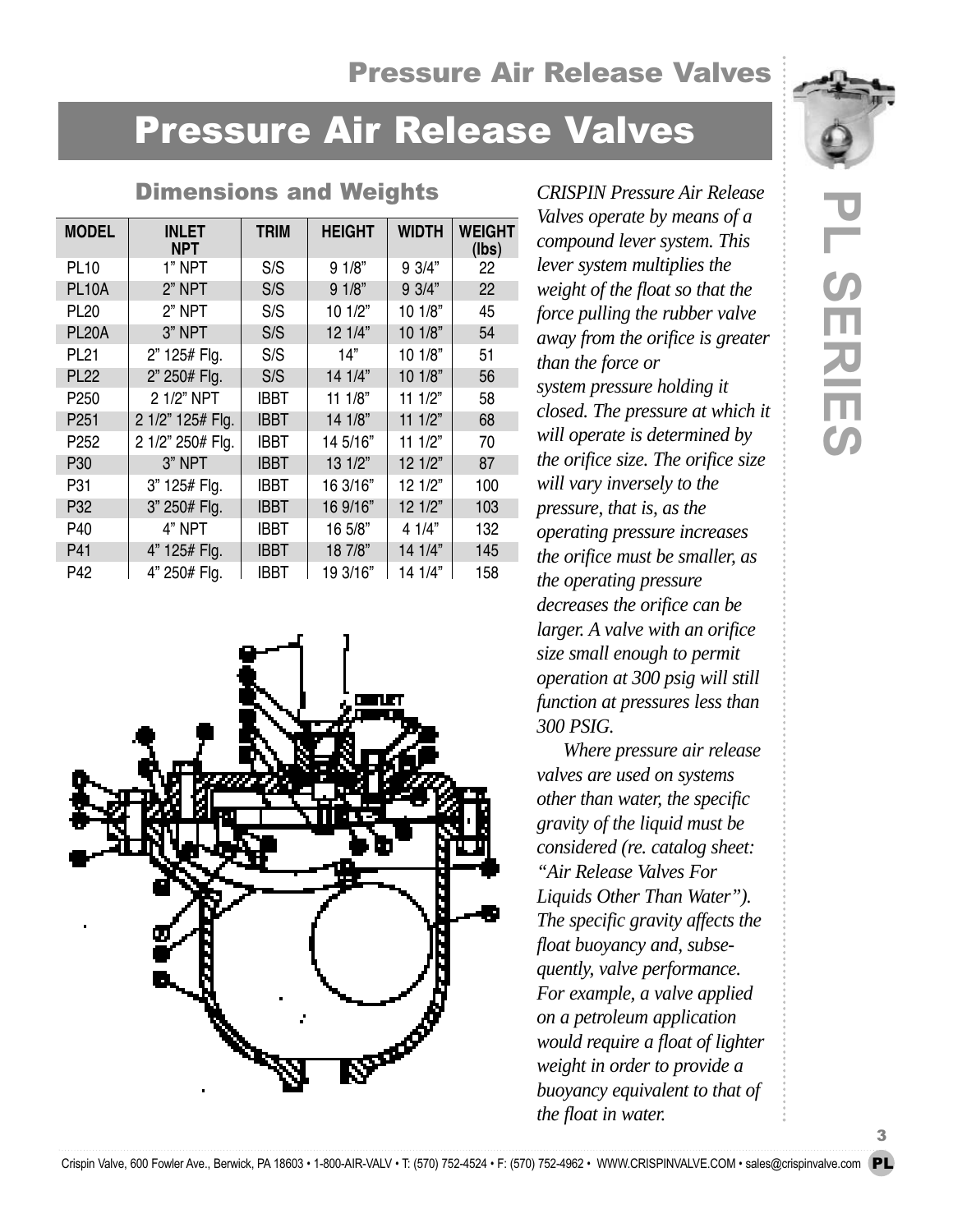## Pressure Air Release Valves



# Pressure Air Release Valves

### Pressure Air Release Valve Parts Lists:

1" and 2" Valves

2 1/2", 3" and 4" Valves

| <b>PART</b><br>NO. | <b>ITEM</b>                      | <b>MATERIAL</b>        | <b>PART</b><br>NO. | <b>ITEM</b>                   | <b>MATERIAL</b>        |
|--------------------|----------------------------------|------------------------|--------------------|-------------------------------|------------------------|
| $1N^*$             | <b>SEAT</b>                      | <b>PVC</b>             | $1N^*$             | <b>SEAT</b>                   | <b>PVC</b>             |
| $1P^*$             | <b>SEAT</b>                      | <b>Stainless Steel</b> | $1P^*$             | <b>SEAT</b>                   | <b>Stainless Steel</b> |
| $\overline{c}$     | <b>VALVE</b>                     | <b>BUNA-N Rubber</b>   | $\overline{2}$     | <b>VALVE</b>                  | <b>BUNA-N Rubber</b>   |
| 3                  | PLUNGER NUT                      | <b>Stainless Steel</b> | 3                  | PLUNGER NUT                   | <b>Brass</b>           |
| 5                  | <b>VALVE FULCRUM</b>             | <b>Stainless Steel</b> | 4                  | <b>PLUNGER</b>                | <b>Brass</b>           |
| 6                  | <b>VALVE LEVER</b>               | <b>Stainless Steel</b> | $\overline{5}$     | <b>VALVE FULCRUM</b>          | <b>Stainless Steel</b> |
| $\overline{7}$     | <b>LINK</b>                      | <b>Stainless Steel</b> | 6                  | <b>VALVE LEVER</b>            | <b>Stainless Steel</b> |
| 8                  | <b>BALL FULCRUM</b>              | <b>Stainless Steel</b> | $\overline{7}$     | <b>LINK</b>                   | <b>Stainless Steel</b> |
| 9                  | <b>BALL FLOAT</b>                | <b>Stainless Steel</b> | 8                  | <b>BALL FULCRUM</b>           | <b>Stainless Steel</b> |
| 10                 | <b>BALL LEVER</b>                | <b>Stainless Steel</b> | 9                  | <b>BALL FLOAT</b>             | <b>Stainless Steel</b> |
| 11                 | <b>BEARING PIN</b>               | <b>Stainless Steel</b> | 10                 | <b>BALL LEVER</b>             | <b>Stainless Steel</b> |
| 12                 | <b>BEARING PIN</b>               | <b>Stainless Steel</b> | 11                 | <b>BEARING PIN</b>            | <b>Brass</b>           |
| 13                 | <b>BEARING PIN</b>               | <b>Stainless Steel</b> | 12                 | <b>BEARING PIN</b>            | <b>Brass</b>           |
| 15                 | PIN CLIP                         | <b>Stainless Steel</b> | 13                 | <b>SCREW</b>                  | <b>Stainless Steel</b> |
| 17                 | <b>BOLT</b>                      | Steel                  | 14                 | <b>NUT</b>                    | Steel                  |
| 18                 | <b>NUT</b>                       | <b>Steel</b>           | 15                 | PIN CLIP                      | <b>Stainless Steel</b> |
| 19                 | <b>TOP</b>                       | Cast Iron              | 16                 | <b>SCREW</b>                  | <b>Stainless Steel</b> |
| 19N**              | <b>NIPPLE</b>                    | Steel                  | 17                 | <b>BOLT</b>                   | Steel                  |
| 19V**              | <b>VACUUM CHECK</b>              | <b>Brass</b>           | 18                 | <b>NUT</b>                    | Steel                  |
| 20                 | <b>FLANGE</b>                    | Cast Iron              | 19                 | <b>TOP</b>                    | Cast Iron              |
| $21**$             | <b>BODY</b>                      | Cast Iron              | 19N**              | <b>NIPPLE</b>                 | Steel                  |
| $21F^{**}$         | BODY-125*<br><b>ANSI Flanged</b> | Cast Iron              | 19V**              | <b>VACUUM</b><br><b>CHECK</b> | <b>Brass</b>           |
| 21FH**             | BODY-250*                        | Cast Iron              | 20                 | <b>FLANGE</b>                 | Cast Iron              |
|                    | <b>ANSI Flanged</b>              |                        | $21**$             | <b>BODY</b>                   | Cast Iron              |
| 22                 | <b>FULCRUM</b><br><b>WASHER</b>  | Fiber                  | 21F**              | BODY-125*<br>ANSI FLANGED     | Cast Iron              |
| 22A                | <b>FULCRUM</b><br><b>WASHER</b>  | Fibre                  | 21FH**             | BODY-250*<br>ANSI FLANGED     | Cast Iron              |
| 23                 | <b>SEAT GASKET</b>               | Fibre                  | 22                 | <b>FULCRUM</b>                | Fibre                  |
| 24                 | <b>FLANGE GASKET</b>             | Armstrong              |                    | <b>WASHER</b>                 |                        |
| 25                 | <b>BOLT</b>                      | <b>Stainless Steel</b> | 23                 | <b>SEAT GASKET</b>            | <b>BUNA-N</b>          |
| 26                 | <b>NUT</b>                       | <b>Stainless Steel</b> | 24                 | <b>FLANGE GASKET</b>          | Armstrong              |

\* Part No. 1P is interchangeable with Part No. 1N and is optional at customer's request \*\* Part No.'s 19N, 19V, 21, 21F & 21FH are at customer's option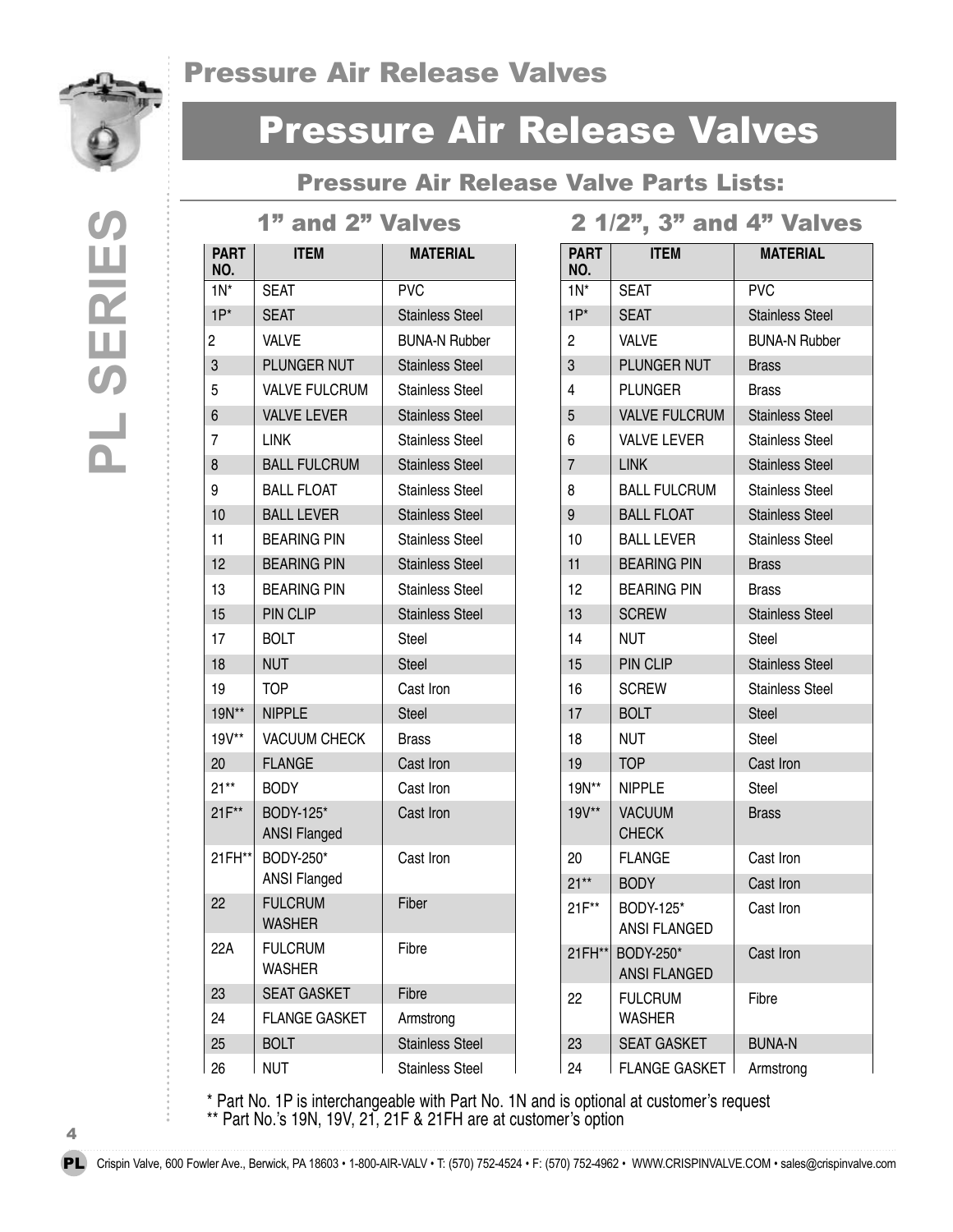## 2" Pressure Air Release Valve

#### Manufactured in compliance with ANSI/AWWA C512 Date: October, 2001

#### **Specifications**

The Pressure Air Release Valve(s) shall be installed at high points selected by the engineer to vent the accumulation of air and other gases with the line under pressure.

The valve(s) shall operate through a compound lever system and shall have a \_\_\_\_\_\_\_\_\_\_\_" orifice with valve sealing faces of an adjustable Buna-<br>N rubber valve and stainless steel or PVC. It shall operate at a come PSIG, a N rubber valve and stainless steel or PVC. It shall operate at **EXEL PSIG, and be capable of passing** scfm. of air.

The valve(s) shall be \_\_\_\_\_\_\_\_\_\_\_\_" NPT screwed or ANSI Class (125, 250) flanged inlet connection and shall have a cast iron body, top and inlet flange (where required), a stainless steel float and trim. Valves which use a needle to seal the orifice will not be acceptable.

The valve(s) shall be Crispin Model \_\_\_\_\_\_\_\_\_ Pressure Air Valve(s), Type N (PVC seat and Buna-N rubber valve) or or Type P (stainless steel seat and Buna-N rubber valve) as manufactured by Crispin-Multiplex Manufacturing Co., Berwick, PA.

**Option:** A Vacuum Check Valve shall be supplied on the outlet to eliminate the possibility of air entering the system where the pressure decreases, or if a vacuum is drawn.

**Option**: Where pressures are greater than 300 PSIG, the valve(s) shall be ANSI Class \_\_\_\_\_\_\_\_ flanged inlet connection and shall have a (steel, stainless steel, or ductile iron) body, top and inlet flange.

Standard operating pressure for Crispin Air Valves is 20 to 150 PSIG. Please check one of the following if your operating needs differ:

\_\_\_\_ 2 to 40 PSIG \_\_\_\_ 151 to 300 PSIG

#### Pressure Air Valve Parts List

| <b>ITEM</b>     | <b>DESCRIPTION</b>    | <b>MATERIAL</b>        | <b>ASTM</b> | Ŋ              |
|-----------------|-----------------------|------------------------|-------------|----------------|
| $*1N$           | <b>SEAT</b>           | <b>PVC</b>             | 1784        |                |
| $*1P$           | <b>SFAT</b>           | <b>STAINLESS STEEL</b> | A240        | $\overline{1}$ |
| 2               | <b>VALVE PLUNGER</b>  | BUNA-N RUBBER & S/S    | D2000       |                |
| 3               | PLUNGER NUT           | <b>STAINLESS STEEL</b> | A194        |                |
| 3W              | <b>LOCK WASHER</b>    | <b>STAINLESS STEEL</b> | A240        | $\overline{t}$ |
| 5               | <b>VALVE FULCRUM</b>  | <b>STAINLESS STEEL</b> | A240        | $\star$        |
| $\overline{6}$  | VALVE LEVER           | STAI N LESS STEEL      | A240        | ,              |
| 7               | <b>LINK</b>           | <b>STAINLESS STEEL</b> | A240        |                |
| $\overline{8}$  | <b>BALL FULCRUM</b>   | <b>STAINLESS STEEL</b> | A582        | $\star$        |
| 9               | <b>BALL FLOAT</b>     | <b>STAINLESS STEEL</b> | A240        |                |
| 10              | <b>BALL LEVER</b>     | <b>STAINLESS STEEL</b> | A240        |                |
| $\overline{11}$ | <b>BEARING PIN</b>    | STAINLESS STEEL        | A582        |                |
| <u>12</u>       | <b>BEARING PIN</b>    | <b>STAINLESS STEEL</b> | A582        |                |
| 13              | <b>BEARING PIN</b>    | <b>STAINLESS STEEL</b> | A582        |                |
| 15              | <b>COTTER PIN</b>     | STAINLESS STEEL        | A313        |                |
| 17              | <b>BOLT</b>           | <b>STEEL</b>           | A307        |                |
| 18              | <b>NUT</b>            | <b>STEEL</b>           | A563        |                |
| 19              | TOP.                  | <b>CAST IRON</b>       | A126 CL.B   |                |
| 20              | <b>FLANGE</b>         | <b>CAST IRON</b>       | A126 CL.B   |                |
| $\overline{21}$ | <b>BODY</b>           | <b>CAST IRON</b>       | A126 CL.B   |                |
| 22              | <b>FULCRUM WASHER</b> | <b>FIBER</b>           | N/A         |                |
| 22A             | <b>FULCRUM WASHER</b> | <b>FIBER</b>           | N/A         | $\overline{a}$ |
| 23              | <b>SEAT GASKET</b>    | <b>BUNA-N RUBBER</b>   | D2000       |                |
| 24              | <b>FLANGE GASKET</b>  | ARMSTRONG N-8092       | N/A         |                |
| 25              | BOLT                  | STAINLESS STEEL        | A193        |                |
| 29              | <b>PLUG</b>           | <b>BRASS</b>           | <b>B505</b> |                |
|                 |                       |                        |             |                |



#### Size Specifications

|                    |                    | MODEL INLET SIZE OUTLET SIZE | A           | В           | WT. |
|--------------------|--------------------|------------------------------|-------------|-------------|-----|
| <b>PL10</b>        | 1" NPT             | $1/2$ " NPT                  | 9.75        | 9.00        | 22  |
| PL <sub>10</sub> A | 2" NPT             | $1/2$ " NPT                  | 9.75        | 9.00        | 23  |
| <b>PL20</b>        | 2" NPT             | $1/2$ " NPT                  | 10.25 10.50 |             | 45  |
| <sup>†</sup> PL20A | 3" NPT             | $1/2$ " NPT                  | 10.13 12.25 |             | 54  |
| **PL21             | 2" 125# FLG        | $1/2$ " NPT                  | 10.25 14.00 |             | 51  |
|                    | **PL22 2" 250# FLG | $1/2$ " NPT                  |             | 10.25 14.25 | 53  |

Indicates 3" valve with 3"inlet

### \*\* Includes ANSI CL. 125 or 250 companion FLG & NPL

|                 | <b>PL10 &amp; PL10A Orifice Options</b> |                                       |
|-----------------|-----------------------------------------|---------------------------------------|
| <b>DIAMETER</b> |                                         | <b>MAX. PRESSURE   DISCHARGE RATE</b> |
| 5/16            | <b>100 PSIG</b>                         | <b>105 SCFM</b>                       |
| 1/4             | 150 PSIG                                | 98 SCFM                               |
| 3/16            | <b>200 PSIG</b>                         | 72 SCFM                               |
| 5/32            | <b>250 PSIG</b>                         | 61.1 SCFM                             |
| 1/8             | <b>300 PSIG</b>                         | 46.7 SCFM                             |
|                 |                                         |                                       |
|                 | <b>PL20 &amp; PL20A Orifice Options</b> |                                       |
| <b>DIAMETER</b> | <b>MAX. PRESSURE</b>                    | <b>DISCHARGE RATE</b>                 |
| 3/8             | 100 PSIG                                | 152 SCFM                              |
| 5/16            | 150 PSIG                                | 152 SCFM                              |
| 1/4             | <b>200 PSIG</b>                         | 127 SCFM                              |

5/32 300 PSIG 73 SCFM

\* Parts are interchangable and optional at customer's request  $5/32$  | 300 PSIG | 73 SCFM 5

Crispin Valve, 600 Fowler Ave., Berwick, PA 18603 • 1-800-AIR-VALV • T: (570) 752-4524 • F: (570) 752-4962 • WWW.CRISPINVALVE.COM • sales@crispinvalve.com PL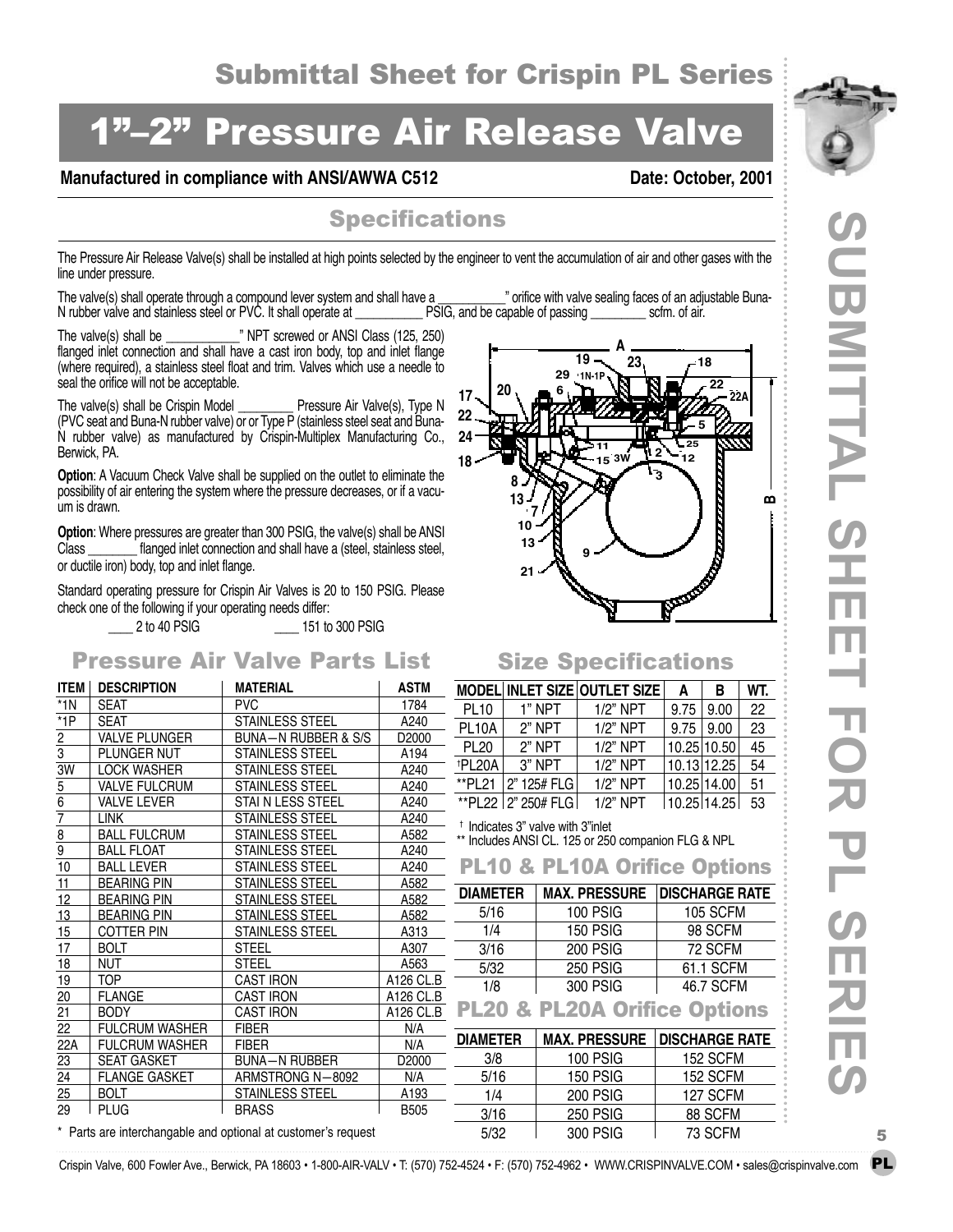

## 4" Pressure Air Release Valve

#### **Manufactured in compliance with ANSI/AWWA C512** Date: October, 2001

#### **Specifications**

The Pressure Air Release Valve(s) shall be installed at high points selected by the engineer to vent the accumulation of air and other gases with the line under pressure.

The valve(s) shall operate through a compound lever system and shall have a \_\_\_\_\_\_\_\_\_\_\_\_" orifice with valve sealing faces of an adjustable Buna-N rub-<br>ber valve and stainless steel or PVC. It shall operate at [1986] ber valve and stainless steel or PVC. It shall operate at \_\_\_\_\_\_\_\_\_\_\_\_ PSIG, and be capable of passing

The valve(s) shall be  $\blacksquare$  " NPT screwed or ANSI Class (125, 250) flanged inlet connection and shall have a cast iron body, top and inlet flange (where required), a stainless steel float and trim. Valves which use a needle to seal the orifice will not be acceptable.

The valve(s) shall be Crispin Model \_\_\_\_\_\_\_\_\_ Pressure Air Valve(s), Type N (PVC seat and Buna-N rubber valve) or or Type P (stainless steel seat and Buna-N rubber valve) as manufactured by Crispin-Multiplex Manufacturing Co., Berwick, PA.

**Option**: A Vacuum Check Valve shall be supplied on the outlet to eliminate the possibility of air entering the system where the pressure decreases, or if a vacuum is drawn.

**Option**: Where pressures are greater than 300 PSIG, the valve(s) shall be ANSI Class flanged inlet connection and shall have a (steel. flanged inlet connection and shall have a (steel, stainless steel, or ductile iron) body, top and inlet flange with stainless steel float and bronze and brass trim. Standard operating pressure for Crispin Air Valves is 20 to 150 PSIG. Please check one of the following if your operating needs differ:



#### \_\_\_\_ 2 to 40 PSIG \_\_\_\_ 151 to 300 PSIG

### Pressure Air Valve Parts List

| ITEM                                                                                               | <b>DESCRIPTION</b>      | <b>MATERIAL</b>        | <b>ASTM</b>       |  |  |  |
|----------------------------------------------------------------------------------------------------|-------------------------|------------------------|-------------------|--|--|--|
| *l N                                                                                               | SEAT                    | <b>PVC</b>             | 1784              |  |  |  |
| $\overline{\mathsf{P}}$                                                                            | <b>SEAT</b>             | <b>STAINLESS STEEL</b> | A240              |  |  |  |
|                                                                                                    | VALVE                   | BUNA-N RUBBER          | D <sub>2000</sub> |  |  |  |
|                                                                                                    | PLUNGER NUT             | <b>BRASS</b>           | B584/C83600       |  |  |  |
| <u>2 N<br/>3<br/>4<br/>5<br/>5A</u>                                                                | <b>PLUNGER</b>          | <b>BRASS</b>           | <b>B505</b>       |  |  |  |
|                                                                                                    | <b>VALVE FULCRUM</b>    | <b>STAINLESS STEEL</b> | A240              |  |  |  |
|                                                                                                    | <b>FULCRUM BOLT</b>     | STAINLESS STEEL        | A193              |  |  |  |
|                                                                                                    | <b>VALVE LEVER</b>      | STAI N LESS STEEL      | A240              |  |  |  |
|                                                                                                    | LINK                    | STAINLESS STEEL        | A240              |  |  |  |
|                                                                                                    | <b>BALL FULCRUM</b>     | <b>STAINLESS STEEL</b> | A582              |  |  |  |
| $\begin{array}{c}\n 6 \\ \hline\n 7 \\ 8 \\ \hline\n 9 \\ \hline\n 9 \\ \hline\n 9 \\ \end{array}$ | <b>BALL FLOAT</b>       | <b>STAINLESS STEEL</b> | A240              |  |  |  |
|                                                                                                    | <b>FLOAT ROD</b>        | <b>STAINLESS STEEL</b> | A240              |  |  |  |
| 10                                                                                                 | <b>BALL LEVER</b>       | STAINLESS STEEL        | A240              |  |  |  |
| 11                                                                                                 | <b>BEARING PIN</b>      | <b>BRASS</b>           | <b>B505</b>       |  |  |  |
| 12                                                                                                 | <b>BEARING PIN</b>      | <b>BRASS</b>           | <b>B505</b>       |  |  |  |
| 13                                                                                                 | <b>SCREW</b>            | <b>STAINLESS STEEL</b> | A193              |  |  |  |
| $\overline{14}$                                                                                    | <b>BEARING PIN</b>      | STAINLESS STEEL        | A582              |  |  |  |
| 14A                                                                                                | <b>COTTER PIN</b>       | <b>STAINLESS STEEL</b> | A313              |  |  |  |
| <u> 15</u>                                                                                         | <b>BEARING PIN CLIP</b> | <b>STAINLESS STEEL</b> | A582              |  |  |  |
| 17                                                                                                 | <b>BOLT</b>             | <b>STEEL</b>           | A307              |  |  |  |
| 18                                                                                                 | NUT                     | <b>STEEL</b>           | A307              |  |  |  |
| 19                                                                                                 | TOP                     | CAST IRON              | A126 CL.B         |  |  |  |
| $\frac{20}{21}$                                                                                    | <b>FLANGE</b>           | CAST IRON              | A126 CL.B         |  |  |  |
|                                                                                                    | <b>BODY</b>             | <b>CAST IRON</b>       | A126 CL.B         |  |  |  |
| $\frac{1}{22}$                                                                                     | <b>FULCRUM WASHER</b>   | <b>FIBER</b>           | N/A               |  |  |  |
|                                                                                                    | <b>FULCRUM WASHER</b>   | <b>FIBER</b>           | N/A               |  |  |  |
| <u>==<br/>22A</u><br><u>23<br/>24</u><br>29                                                        | <b>SEAT GASKET</b>      | <b>BUNA-N RUBBER</b>   | D <sub>2000</sub> |  |  |  |
|                                                                                                    | <b>FLANGE GASKET</b>    | ARMSTRONG N-8092       | N/A               |  |  |  |
|                                                                                                    | <b>PI UG</b>            | <b>BRASS</b>           | <b>B505</b>       |  |  |  |
|                                                                                                    |                         |                        |                   |  |  |  |

| <b>MODEL</b>     |               | <b>INLET SIZE   OUTLET SIZE</b> | А     | В     | C     | WHT. |
|------------------|---------------|---------------------------------|-------|-------|-------|------|
| P <sub>250</sub> | 2.50" NPT     | 1" NPT                          | 11.50 | 11.25 |       | 58   |
| P <sub>251</sub> | 2.5" 125# FLG | 1" NPT                          | 11.50 |       | 14.25 | 68   |
| P <sub>252</sub> | 2.5" 250# FLG | 1" NPT                          | 11.50 |       | 14.50 | 70   |
| P <sub>30</sub>  | 3" NPT        | 1" NPT                          | 12.50 | 13.50 |       | 87   |
| P31              | 3" 125# FLG   | 1" NPT                          | 12.50 |       | 16.25 | 100  |
| P32              | 3" 250# FLG   | 1" NPT                          | 12.50 |       | 16.75 | 103  |
| P40              | 4" NPT        | 1" NPT                          | 14.25 | 16.75 |       | 132  |
| P41              | 4" 125# FLG   | 1" NPT                          | 14.25 |       | 19.00 | 147  |
| P <sub>42</sub>  | 4" 250# FLG   | 1" NPT                          | 14.25 |       | 19.25 | 158  |

\* Parts are interchangable and optional at customer's request

2 1/2" ORIFICE OPTIONS

| DIAMETER                                | <b>MAX. PRESSURE</b>                                                                                               | <b>DISCHARGE RATE</b>                                                                |
|-----------------------------------------|--------------------------------------------------------------------------------------------------------------------|--------------------------------------------------------------------------------------|
| 5/8<br>1/2<br>7/16<br>3/8<br>5/16       | <b>50 PSIG</b><br><b>100 PSIG</b><br><b>150 PSIG</b><br><b>200 PSIG</b><br><b>250 PSIG</b>                         | <b>237 SCFM</b><br>270 SCFM<br><b>298 SCFM</b><br><b>287 SCFM</b><br><b>244 SCFM</b> |
| 1/4<br>3/4                              | 300 PSIG<br>3 <sup>n</sup><br><b>RIFICE OPTIONS</b><br>50 PSIG                                                     | 187 SCFM<br><b>343 SCFM</b>                                                          |
| 5/8<br>1/2<br>7/16<br>5/16<br>1/4       | <b>100 PSIG</b><br><b>150 PSIG</b><br><b>200 PSIG</b><br><b>250 PSIG</b><br>300 PSIG<br>4"<br><b>IFICE OPTIONS</b> | 422 SCFM<br><b>390 SCFM</b><br>390 SCFM<br><b>244 SCFM</b><br>187 SCFM               |
| 1"<br>3/4"<br>5/8<br>1/2<br>7/16<br>3/8 | 50 PSIG<br><b>100 PSIG</b><br><b>150 PSIG</b><br><b>200 PSIG</b><br><b>250 PSIG</b><br>300 PSIG                    | 610 SCFM<br>607 SCFM<br>592 SCFM<br><b>510 SCFM</b><br>480 SCFM<br>420 SCFM          |